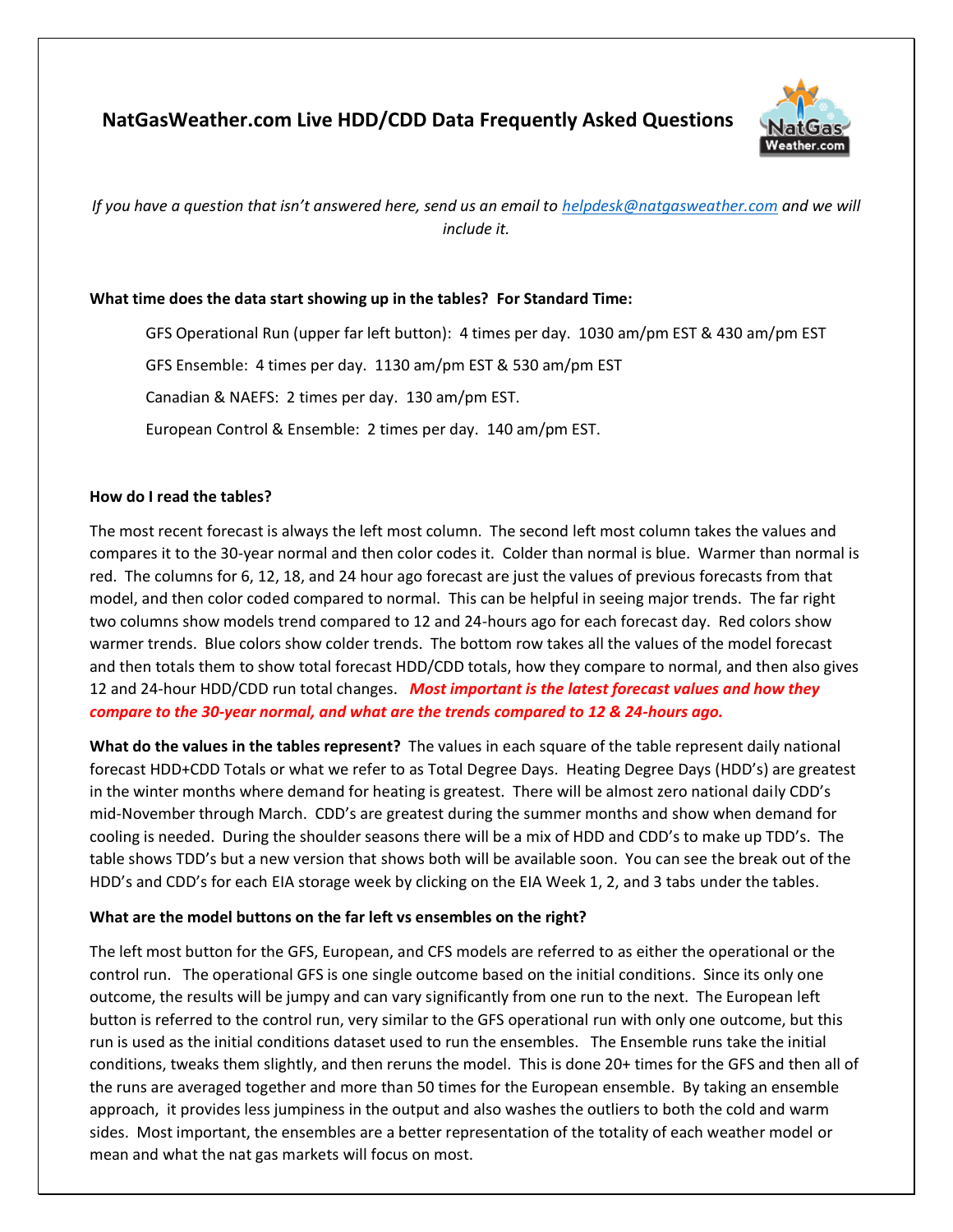#### **How can I tell what the trend is?**

In the table below for the European Ensemble for 0z January 29<sup>th</sup>, the data trended milder when compared to its runs 12 & 24-hours ago. The red box highlights the milder trend throughout the run vs 12-hours ago, as milder is losing demand/HDD's. The bottom line is the total loss or gain in HDD's over the 15-day run. In this case the European model lost 12.05 HDD vs 12-hours ago. The trend vs 24-hours ago, purple box, was more extreme with warmer trends as HDD's dropped 18.7 over the 15-day run. You can also view trends in our graphs, as shown below for the same day with HDDs below previous below previous forecasts and the 30-year.

| <b>ECMWF</b> Ensemble 00Z<br>ECMWF 00Z |                                                                                                              |                                     |                               |                               |                                  |                                  |  |
|----------------------------------------|--------------------------------------------------------------------------------------------------------------|-------------------------------------|-------------------------------|-------------------------------|----------------------------------|----------------------------------|--|
| <b>Model Comparison</b>                |                                                                                                              | <b>Model Graphic</b>                |                               | <b>Model Daily Graphics</b>   | <b>Model Loop</b>                |                                  |  |
| Last update: 0741Z                     | <b>Current</b><br><b>Forecast</b>                                                                            | <b>Compared to</b><br><b>Normal</b> | <b>Forecast</b><br>12 Hrs Ago | <b>Forecast</b><br>24 Hrs Ago | Trend vs 12-<br><b>Hours Ago</b> | Trend vs 24-<br><b>Hours Ago</b> |  |
| <b>Wed Jan 29 2020</b>                 | 29.24                                                                                                        | $-1.96$                             | 29.32                         | 29.21                         | $-0.08$                          | 0.03                             |  |
| Thu Jan 30 2020                        | 29.48                                                                                                        | $-1.32$                             | 29.67                         | 29.64                         | $-0.19$                          | $-0.16$                          |  |
| <b>Eri Jan 31 2020</b>                 | 26.07                                                                                                        | $-4.53$                             | 26.40                         | 26.65                         | $-0.33$                          | $-0.58$                          |  |
| Sat Feb 01 2020                        | 23.64                                                                                                        | $-6.76$                             | 23.78                         | 24.20                         | $-0.14$                          | $-0.56$                          |  |
| <b>Sun Feb 02 2020</b>                 | 21.64                                                                                                        | $-8.76$                             | 22.50                         | 22.52                         | $-0.86$                          | $-0.88$                          |  |
| <b>Mon Feb 03 2020</b>                 | 21.55                                                                                                        | $-9.05$                             | 23.15                         | 22.21                         | $-1.60$                          | $-0.66$                          |  |
| <b>Tue Feb 04 2020</b>                 | 24.99                                                                                                        | $-6.01$                             | 26.56                         | 26.99                         | $-1.57$                          | $-2.00$                          |  |
| <b>Wed Feb 05 2020</b>                 | 28.31                                                                                                        | $-2.89$                             | 30.85                         | 31.84                         | $-2.54$                          | $-3.53$                          |  |
| <b>Thu Feb 06 2020</b>                 | 27.65                                                                                                        | $-3.75$                             | 29.73                         | 30.08                         | $-2.08$                          | $-2.43$                          |  |
| Fri Feb 07 2020                        | 26.48                                                                                                        | $-4.72$                             | 27.55                         | 27.28                         | $-1.07$                          | $-0.80$                          |  |
| <b>Sat Feb 08 2020</b>                 | 25.97                                                                                                        | $-4.83$                             | 26.79                         | 27.95                         | $-0.82$                          | $-1.98$                          |  |
| <b>Sun Feb 09 2020</b>                 | 26.91                                                                                                        | $-3.49$                             | 27.43                         | 30.49                         | $-0.52$                          | $-3.58$                          |  |
| <b>Mon Feb 10 2020</b>                 | 29.63                                                                                                        | $-0.57$                             | 29.79                         | 32.32                         | $-0.16$                          | $-2.69$                          |  |
| <b>Tue Feb 11 2020</b>                 | 32.58                                                                                                        | 2.38                                | 32.67                         | 31.46                         | $-0.09$                          | 1.12                             |  |
| <b>Wed Feb 12 2020</b>                 | 32.57                                                                                                        | 2.57                                | M                             | M                             | м                                | M                                |  |
| <b>Totals</b>                          | 406.71                                                                                                       | $-53.69$                            | 386.19                        | 392.84                        | $-12.05$                         | $-18.70$                         |  |
|                                        | <b>BULLISH</b><br><b>BEARISH</b><br>(cold vs normal, or cold trending)<br>(mild vs normal, or mild trending) |                                     |                               |                               |                                  |                                  |  |

#### 00Z Jan 29 2020 ECMWF Ensemble Forecasts

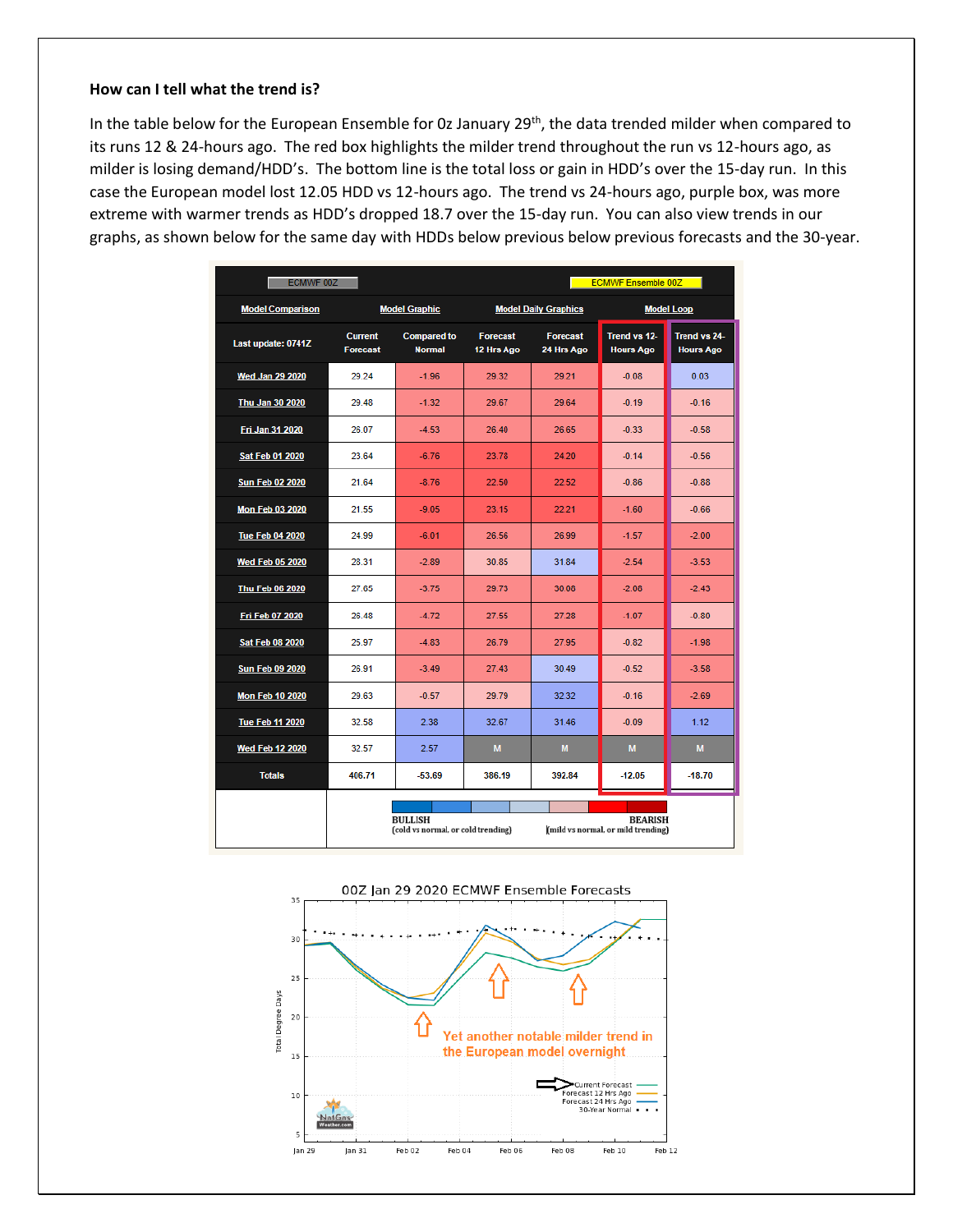#### **What is the GFS Ensemble Bias-Corrected?**

The GFS Ensemble Bias-Corrected is going to be very similar in values to the GFS Ensemble, but NOAA/NCEP does corrections on it based on depending on how forecast temperatures have been performing or verifying, i.e. has the model been forecasting too hot or too cold with this type of pattern and then applies minor corrections. This data is very valuable during times of big temperatures anomalies vs normal as it can improve the accuracy. Use the GFS Ensemble but look at GFS Ensemble Bias-Corrected to see if shows the data as hotter or colder than the GFS Ensemble. Use the GFS Ensemble Bias-Corrected during record heat or cold.

#### **What is the NAEFS?**

The North American Ensemble Forecast System. It's a collaboration model run by the Canadian Weather Service and NOAA. The goal is to take the best parts of both the Canadian and GFS ensemble physic packages and combine them in attempt to make a more accurate prediction. We view the NAEFS as more accurate than the Canadian Ensemble, but not quite as good as the GFS Ensemble or European Ensemble. The NAEFS is very helpful to see if it is also catching trends of the European and GFS data.

#### **I'm not quite getting what an ensemble is. Can you give an example?**



The above image shows example output from the GFS Ensemble. It starts with a control run in the upper left corner. This control run initial conditions are then tweaked in a plethora of ways and then the model is rerun. After more than 20 tweaks to the control run initial conditions, the model is rerun to see how the forecasted outcomes have changed. Each new run is what we call members (all panels within the red box). When all the outcomes are very similar, that's typically considered favorable and suggests the forecast is stable, more accurate, and not likely to change much. When all the outcomes after tweaking the initial conditions vary drastically, it suggests the model is struggling and where a slight change to the initial conditions are leading to big differences in the output over time, giving a lower confidence forecast. The large center box is the ensemble mean, averaging all of the panels together.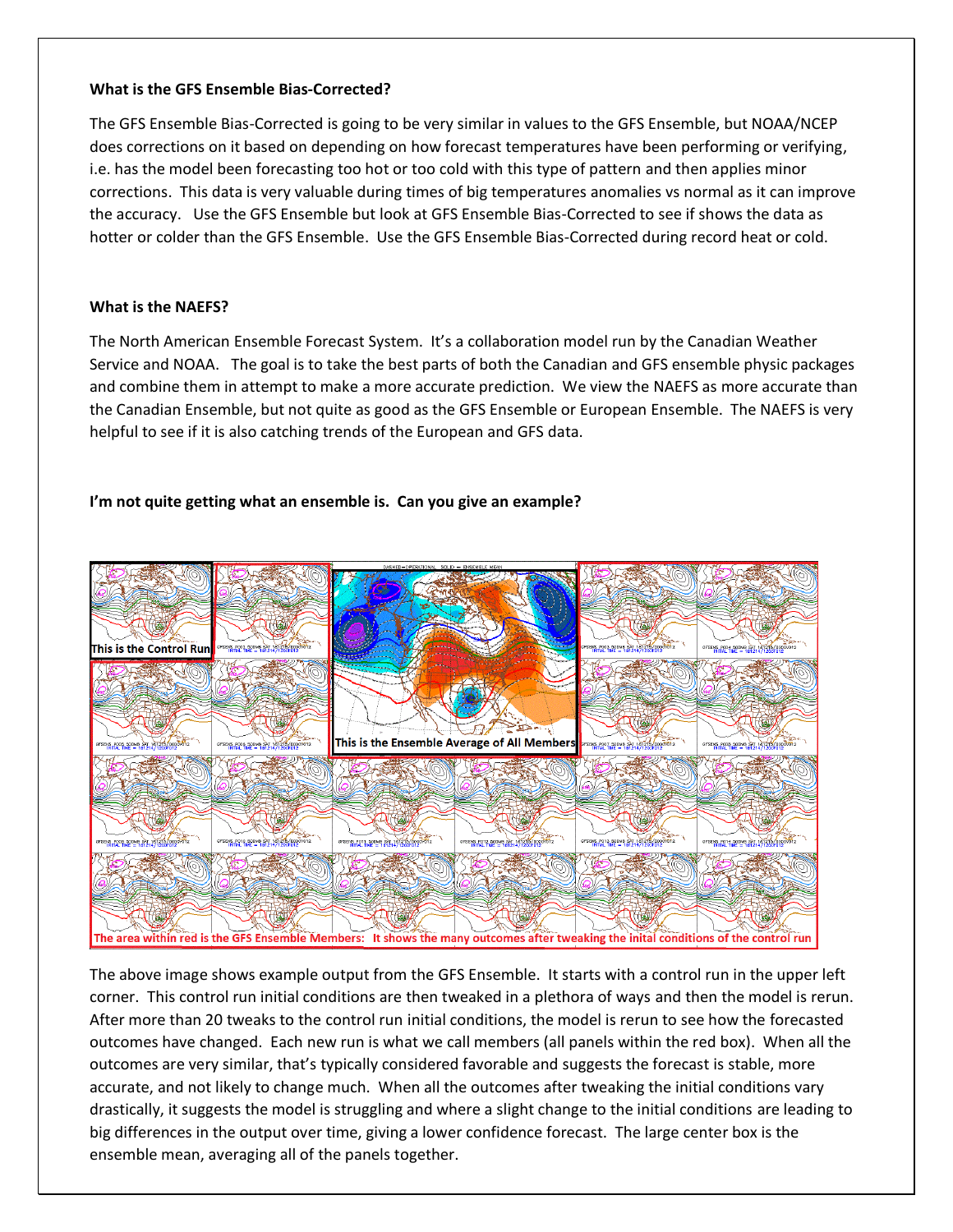#### **What is the CFS?**

The CFS is a climate model run by NOAA that predicts daily weather out 45 days. It's a lower resolution model, so is subject to lower accuracy compared to the shorter range weather models. But it does have great value in showing weather prediction out much longer in time. It can be jumpy since it goes out much further in time where accuracy tends to decrease.

#### **Why does the CFS have an Ensemble and Super-Ensemble?**

The CFS Ensemble takes the most recent data from the most recent run and averages all the output together to get forecast values for each day. It shows the most recent model run trend well. The CFS Super Ensemble takes the all the CFS data over the past 24-hours and averages it together. The CFS Ensemble may catch a trend sooner, but the CFS Super Ensemble will be less jumpy and more accurate overall. Both are very valuable, but since the accuracy of weather forecast data quickly drops off after 15-20 days, the more data that's averaged together, the better it will be. This is why the CFS Super Ensemble will perform better than the GFS Ensemble over time and be less jumpy.

#### **Why are the model runs named 0z, 6z, 12z, and 18z?**

Weather model data is typically described by z time, which is the abbreviation for Zulu. It's also referred to as GMT, for Greenwich Mean Time, and UTC. All reference the same time, but GMT originated from the time in Greenwich, England. So when it's 0z in Greenwich, England, that refers to midnight or the start of the new day there. 12z would be exactly 12 hours later or noon in Greenwich. For NYC, it's always 5 hours earlier during standard time. So 18z, 6 pm Greenwich time, would be 1 pm in NYC and 10 am on the West Coast. 0z Greenwich would be 7 pm NYC and 4 pm L.A. During Daylight Savings Time, the time gap increases to 6 hours.

### **So why are models called 0z, 6z, 12z, and 18z when the data doesn't come out for many hours after?**

Weather data is sampled all around the world at very close to 0z, 12z, 18z, and 0z times. It's then compiled and used to initialize the weather models. So the 0z run refers to the weather observations that were taken at the 0z time. It then takes 1-2 hours to configure the data for the models and another 1-2 hours to initialize the models and run them. Therefore, the data doesn't come out at exactly the listed times by the weather model run name and why it always comes out hours after. But again, it's the time the weather data across the world is sampled.

### **Are some models run more often than others?**

The GFS and CFS models are run every 6-hours. The rest of the models are run every 12-hours based on 0z and 12z weather data. The GFS and CFS runs at 6 and 18z can be very valuable for showing trends between model runs, although the nat gas markets put much more weight into the 0z and 12z data since it has a much denser data network used to initialize the weather models.